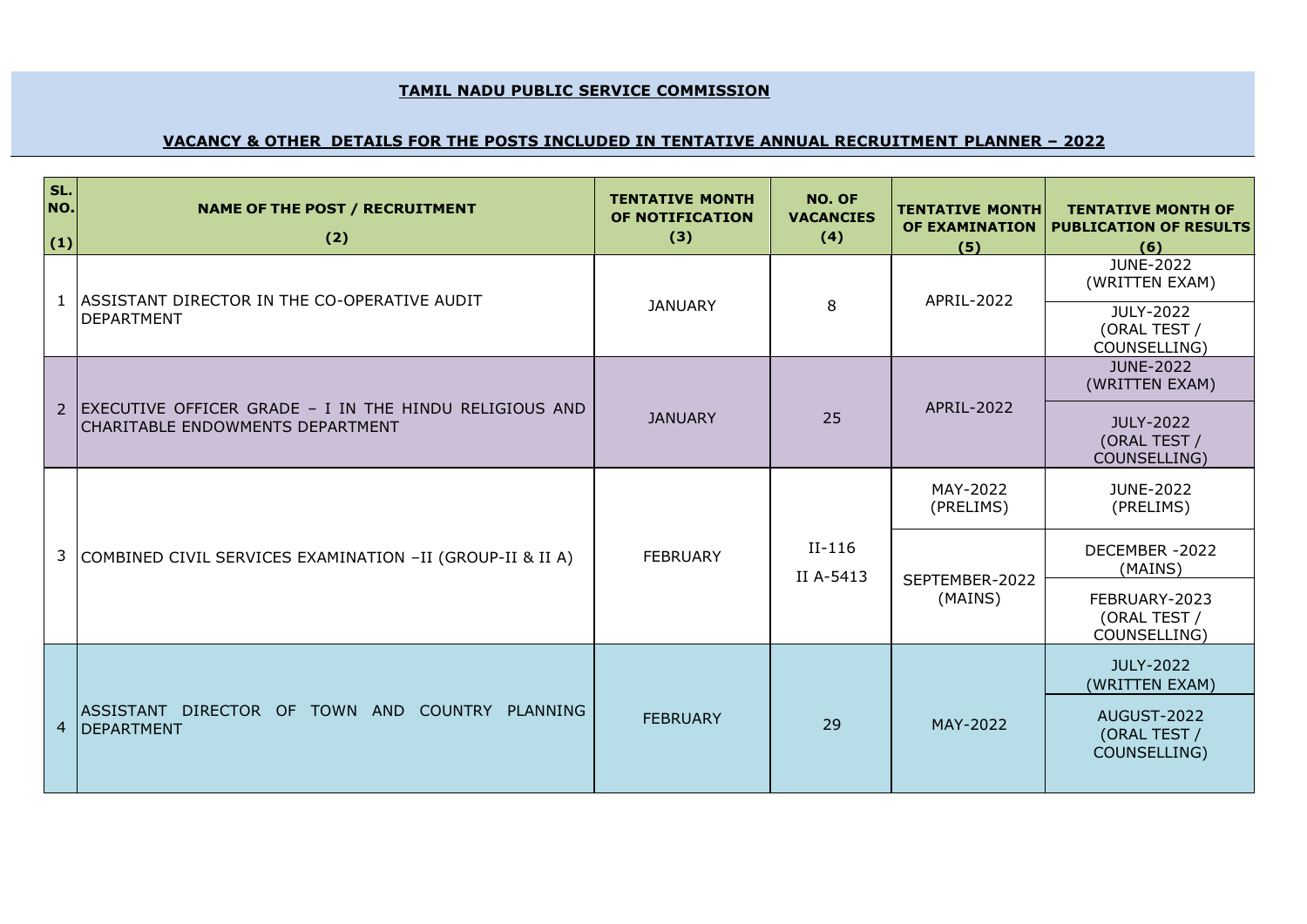| SL.<br>NO.<br>(1) | <b>NAME OF THE POST / RECRUITMENT</b><br>(2)                                 | <b>TENTATIVE MONTH</b><br><b>OF NOTIFICATION</b><br>(3) | <b>NO. OF</b><br><b>VACANCIES</b><br>(4) | <b>TENTATIVE MONTH</b><br>OF EXAMINATION<br>(5) | <b>TENTATIVE MONTH OF</b><br><b>PUBLICATION OF RESULTS</b><br>(6) |
|-------------------|------------------------------------------------------------------------------|---------------------------------------------------------|------------------------------------------|-------------------------------------------------|-------------------------------------------------------------------|
|                   |                                                                              |                                                         |                                          |                                                 | AUGUST-2022<br>(WRITTEN EXAM)                                     |
| 5                 | COMBINED ENGINEERING SERVICES                                                | <b>MARCH</b>                                            | 167                                      | JUNE-2022                                       | SEPTEMBER-2022<br>(ORAL TEST /<br>COUNSELLING)                    |
|                   |                                                                              |                                                         |                                          | <b>JUNE-2022</b><br>16                          | AUGUST-2022<br>(WRITTEN EXAM)                                     |
|                   | DISTRICT CHILD PROTECTION OFFICER IN THE SOCIAL DEFENCE<br><b>DEPARTMENT</b> | <b>MARCH</b>                                            |                                          |                                                 | SEPTEMBER-2022<br>(ORAL TEST /<br>COUNSELLING)                    |
|                   |                                                                              | <b>MARCH</b>                                            |                                          | JUNE-2022                                       | SEPTEMBER-2022<br>(WRITTEN EXAM)                                  |
| 7                 | COMBINED CIVIL SERVICES EXAMINATION-IV (GROUP-IV & VAO)                      |                                                         | 5255                                     |                                                 | OCTOBER-2022<br>(COUNSELLING)                                     |
| 8                 | PSYCHOLOGIST IN THE PRISONS AND CORRECTIONAL                                 |                                                         |                                          |                                                 | SEPTEMBER-2022<br>(WRITTEN EXAM)                                  |
|                   | <b>SERVICES DEPARTMENT</b>                                                   | <b>APRIL</b>                                            | $\overline{4}$                           | JULY-2022                                       | OCTOBER-2022<br>(ORAL TEST /<br>COUNSELLING)                      |
| 9                 | EXECUTIVE OFFICER GRADE - III IN THE HINDU RELIGIOUS AND                     | <b>APRIL</b>                                            |                                          |                                                 | SEPTEMBER-2022<br>(WRITTEN EXAM)                                  |
|                   | CHARITABLE ENDOWMENTS DEPARTMENT                                             |                                                         | 33                                       | JULY-2022                                       | OCTOBER-2022<br>(COUNSELLING)                                     |
|                   | 10 EXECUTIVE OFFICER GRADE - IV IN THE HINDU RELIGIOUS AND                   | <b>APRIL</b>                                            |                                          | <b>JULY-2022</b>                                | SEPTEMBER-2022<br>(WRITTEN EXAM)                                  |
|                   | CHARITABLE ENDOWMENTS DEPARTMENT                                             |                                                         | 28                                       | OCTOBER-2022<br>(COUNSELLING)                   |                                                                   |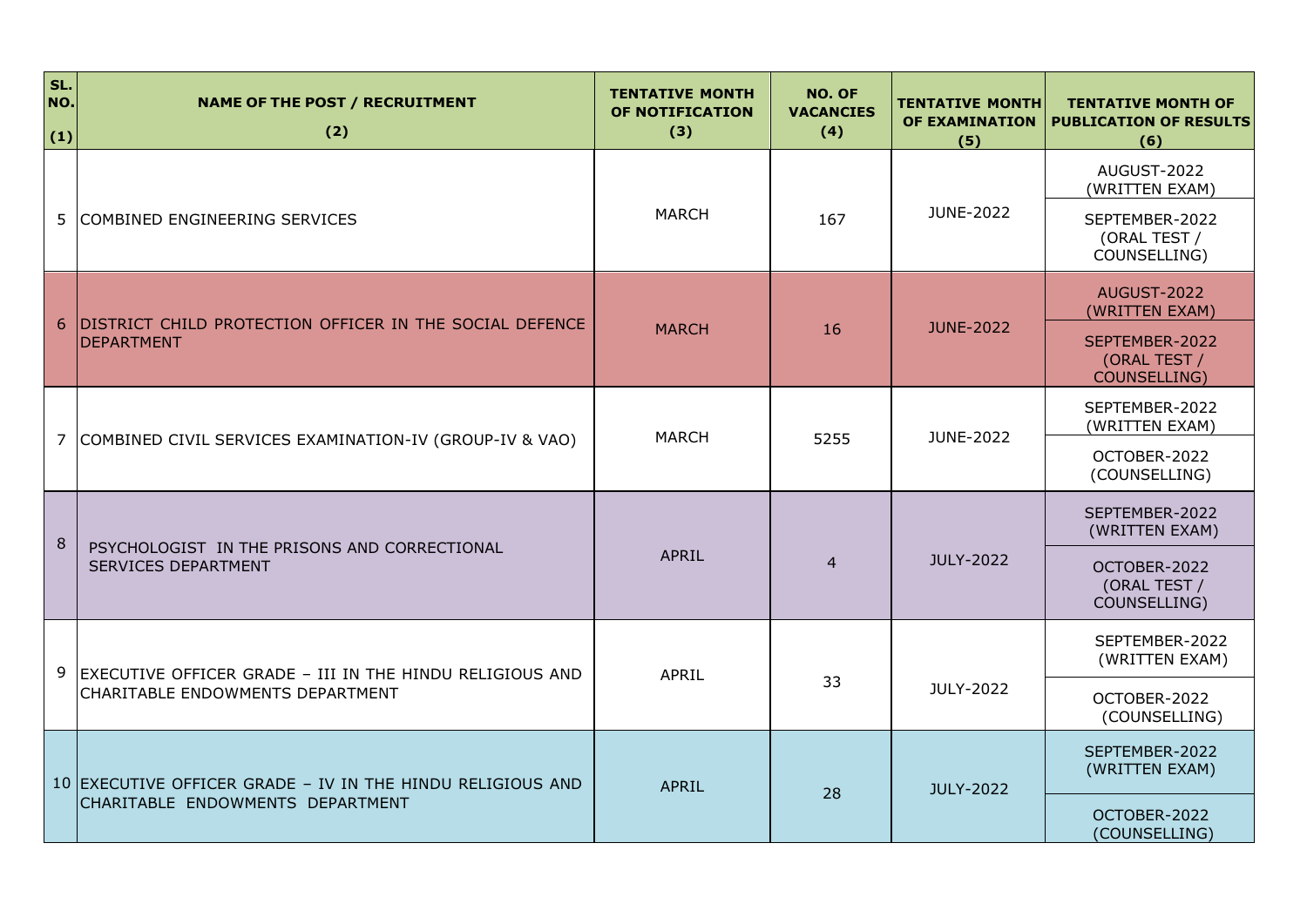| SL.<br>NO.<br>(1) | <b>NAME OF THE POST / RECRUITMENT</b><br>(2)                                              | <b>TENTATIVE MONTH</b><br><b>OF NOTIFICATION</b><br>(3) | NO. OF<br><b>VACANCIES</b><br>(4) | <b>TENTATIVE MONTH</b><br>OF EXAMINATION<br>(5) | <b>TENTATIVE MONTH OF</b><br><b>PUBLICATION OF RESULTS</b><br>(6) |
|-------------------|-------------------------------------------------------------------------------------------|---------------------------------------------------------|-----------------------------------|-------------------------------------------------|-------------------------------------------------------------------|
|                   | 11 JUNIOR EPIGRAPHIST IN THE ARCHAEOLOGY DEPARTMENT                                       | <b>MAY</b>                                              | $\mathbf{1}$                      | AUGUST-2022                                     | OCTOBER-2022<br>(WRITTEN EXAM)                                    |
|                   |                                                                                           |                                                         |                                   |                                                 | NOVEMBER-2022<br>(COUNSELLING)                                    |
|                   |                                                                                           | <b>MAY</b><br>11                                        |                                   |                                                 | OCTOBER-2022<br>(WRITTEN EXAM)                                    |
|                   | 12 ASSISTANT DIRECTOR IN SOCIAL WELFARE AND WOMEN<br><b>EMPOWERMENT DEPARTMENT</b>        |                                                         | AUGUST-2022                       | NOVEMBER-2022<br>(ORAL TEST /<br>COUNSELLING)   |                                                                   |
|                   | 13 CIVIL JUDGE IN THE TAMIL NADU STATE JUDICIAL SERVICE                                   | <b>MAY</b>                                              | 245                               | JULY-2022<br>(PRELIMS)                          | SEPTEMBER - 2022<br>(PRELIMS)                                     |
|                   |                                                                                           |                                                         |                                   | JANUARY-2023<br>(MAINS)                         | <b>MARCH-2023</b><br>(MAINS)                                      |
|                   |                                                                                           |                                                         |                                   |                                                 | APRIL-2023<br>(ORAL TEST /<br>COUNSELLING)                        |
|                   |                                                                                           |                                                         |                                   | 161<br>SEPTEMBER-2022                           | NOVEMBER-2022<br>(WRITTEN EXAM)                                   |
|                   | 14 GROUP-V.A SERVICES (RECRUITMENT BY TRANSFER)-(ONLY FOR<br><b>GOVERNMENT EMPLOYEES)</b> | <b>JUNE</b>                                             |                                   |                                                 | DECEMBER-2022<br>(COUNSELLING)                                    |
|                   | <b>JUNE</b><br>15 COMBINED CIVIL SERVICES EXAMINATION - I<br>(GROUP-I SERVICES)           |                                                         | 49                                | SEPTEMBER-2022<br>(PRELIMS)                     | NOVEMBER-2022<br>(PRELIMS)                                        |
|                   |                                                                                           |                                                         |                                   | <b>MARCH-2023</b><br>(MAINS)                    | JULY-2023<br>(MAINS)                                              |
|                   |                                                                                           |                                                         |                                   |                                                 | AUGUST-2023<br>(ORAL TEST /<br>COUNSELLING)                       |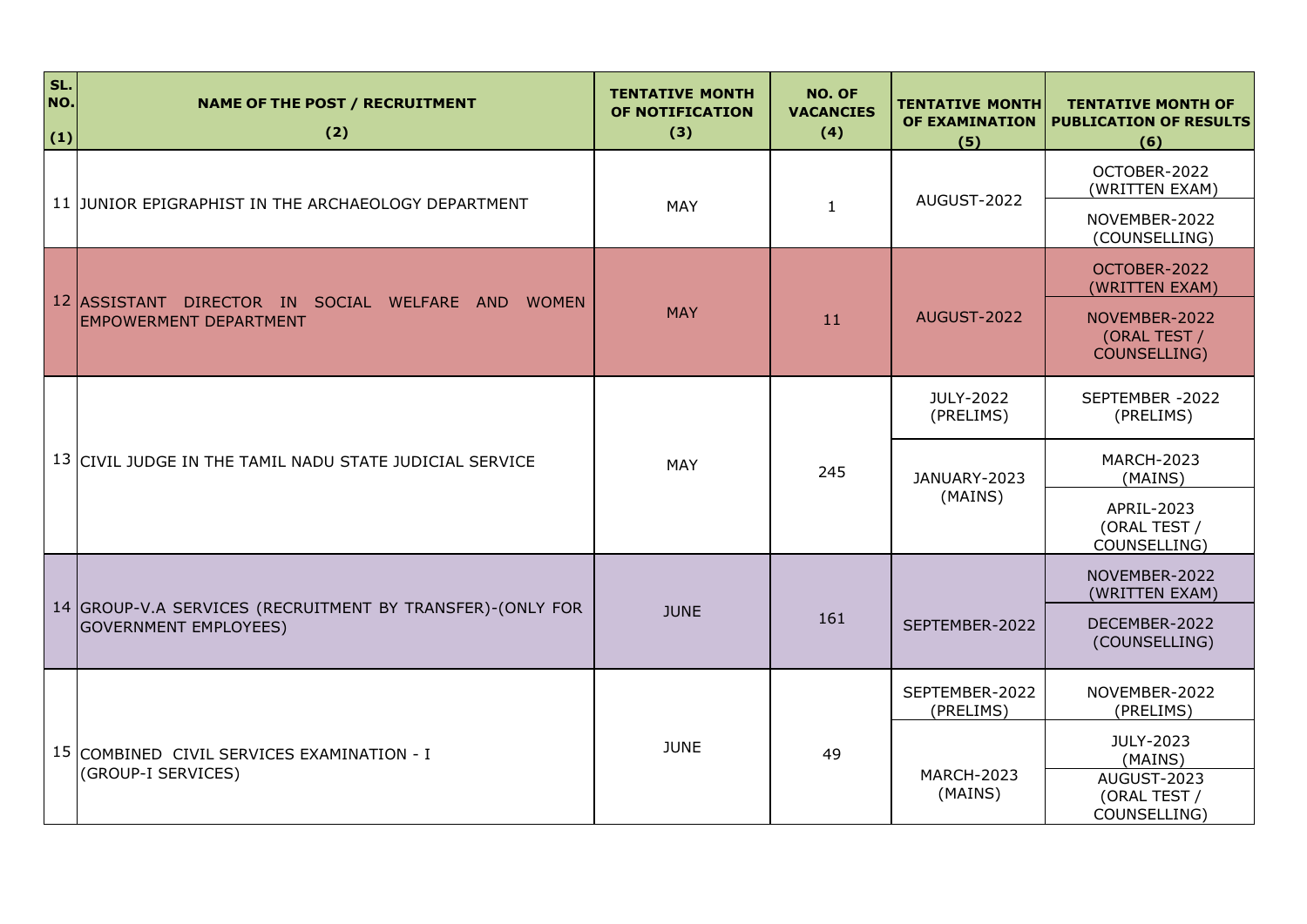| SL.<br>NO.<br>(1) | <b>NAME OF THE POST / RECRUITMENT</b><br>(2)                                                                                                       | <b>TENTATIVE MONTH</b><br>OF NOTIFICATION<br>(3) | NO. OF<br><b>VACANCIES</b><br>(4) | <b>TENTATIVE MONTH</b><br>OF EXAMINATION<br>(5) | <b>TENTATIVE MONTH OF</b><br><b>PUBLICATION OF RESULTS</b><br>(6) |
|-------------------|----------------------------------------------------------------------------------------------------------------------------------------------------|--------------------------------------------------|-----------------------------------|-------------------------------------------------|-------------------------------------------------------------------|
|                   | 16 VOCATIONAL COUNSELLOR IN THE GOVERNMENT INSTITUTE OF<br>REHABILITATION AND ARTIFICIAL LIMB CENTRE IN THE MEDICAL<br><b>EDUCATION DEPARTMENT</b> | <b>JUNE</b>                                      | 5                                 | SEPTEMBER-2022                                  | NOVEMBER-2022<br>(WRITTEN EXAM)                                   |
|                   |                                                                                                                                                    |                                                  |                                   |                                                 | DECEMBER-2022<br>(COUNSELLING)                                    |
|                   | 17 FOREST APPRENTICE IN THE FOREST DEPARTMENT                                                                                                      | <b>JULY</b>                                      | 9                                 | OCTOBER-2022                                    | DECEMBER-2022<br>(WRITTEN EXAM)                                   |
|                   |                                                                                                                                                    |                                                  |                                   |                                                 | JANUARY-2023<br>(ORAL TEST /<br>COUNSELLING)                      |
|                   | (i) JAILOR (WOMEN)<br>18 (ii) ASSISTANT JAILOR (MEN)<br>IN THE TAMIL NADU PRISONS AND CORRECTIONAL SERVICES<br><b>DEPARTMENT</b>                   | <b>JULY</b>                                      | (i) 2<br>(ii) 53                  | OCTOBER-2022                                    | DECEMBER-2022<br>(WRITTEN EXAM)                                   |
|                   |                                                                                                                                                    |                                                  |                                   |                                                 | JANUARY-2023<br>(ORAL TEST /<br><b>COUNSELLING)</b>               |
|                   | 19 (i) ENGLISH REPORTER                                                                                                                            |                                                  | (i) 4<br>(ii) 3                   | OCTOBER-2022                                    | DECEMBER-2022<br>(WRITTEN EXAM)                                   |
|                   | (ii) TAMIL REPORTER<br>IN THE TAMIL NADU LEGISLATIVE ASSEMBLY, SECRETARIAT                                                                         | <b>JULY</b>                                      |                                   |                                                 | JANUARY-2023<br>(ORAL TEST /<br>COUNSELLING)                      |
|                   | 20 COMBINED CIVIL SERVICES EXAMINATION - III (GROUP-III)                                                                                           | <b>AUGUST</b>                                    | 15                                | NOVEMBER-2022                                   | JANUARY-2023<br>(WRITTEN EXAM)                                    |
|                   |                                                                                                                                                    |                                                  |                                   |                                                 | FEBRUARY-2023<br>(COUNSELLING)                                    |
|                   | 21 COMBINED STATISTICS SUBORDINATE SERVICES EXAMINATION                                                                                            | <b>AUGUST</b>                                    | 6                                 | NOVEMBER-2022                                   | JANUARY-2023<br>(WRITTEN EXAM)                                    |
|                   |                                                                                                                                                    |                                                  |                                   |                                                 | FEBRUARY-2023<br>(COUNSELLING)                                    |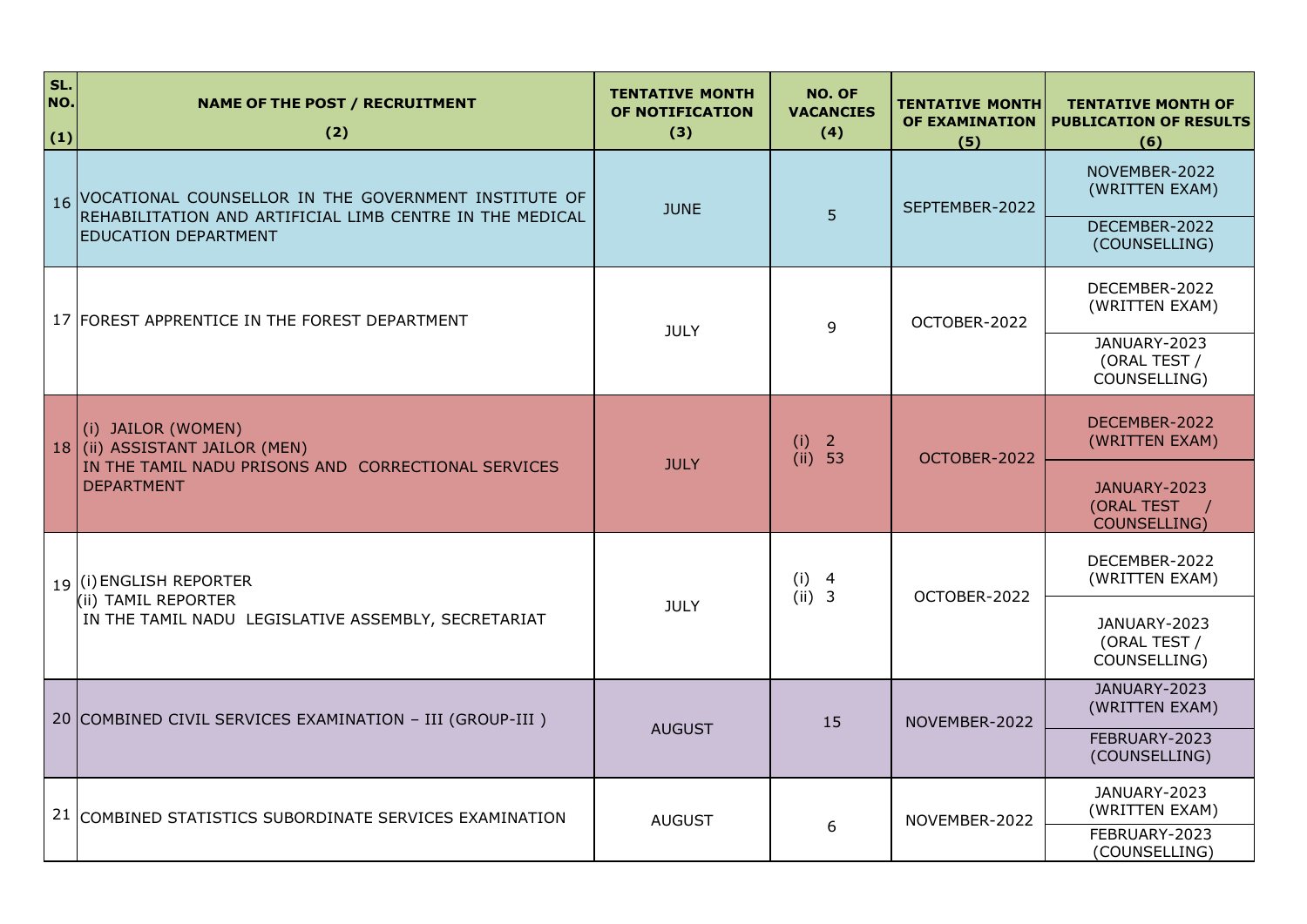| SL.<br>NO.<br>(1) | <b>NAME OF THE POST / RECRUITMENT</b><br>(2)                                                                                   | <b>TENTATIVE MONTH</b><br>OF NOTIFICATION<br>(3) | NO. OF<br><b>VACANCIES</b><br>(4) | <b>TENTATIVE MONTH</b><br>OF EXAMINATION<br>(5) | <b>TENTATIVE MONTH OF</b><br><b>PUBLICATION OF RESULTS</b><br>(6)                    |
|-------------------|--------------------------------------------------------------------------------------------------------------------------------|--------------------------------------------------|-----------------------------------|-------------------------------------------------|--------------------------------------------------------------------------------------|
| 22                | (i) INSPECTOR OF FISHERIES<br>(ii) SUB-INSPECTOR OF FISHERIES<br>IN FISHERIES AND FISHERMEN WELFARE DEPARTMENT                 | <b>SEPTEMBER</b>                                 | 59<br>(i)<br>$(ii)$ 11            | DECEMBER-2022                                   | FEBRUARY-2023<br>(WRITTEN EXAM)<br><b>MARCH-2023</b><br>(ORAL TEST /<br>COUNSELLING) |
|                   |                                                                                                                                |                                                  |                                   | DECEMBER-2022<br>(PRELIMS)                      | FEBRUARY-2023<br>(PRELIMS)                                                           |
|                   | 23   DISTRICT EDUCATIONAL OFFICER IN SCHOOL<br>EDUCATION                                                                       | <b>SEPTEMBER</b><br>6<br>MAY-2023<br>(MAINS)     |                                   |                                                 | SEPTEMBER-2023<br>(MAINS)                                                            |
|                   | <b>DEPARTMENT</b>                                                                                                              |                                                  |                                   | OCTOBER-2023<br>(ORAL TEST /<br>COUNSELLING)    |                                                                                      |
|                   | 24 HEALTH OFFICER INCLUDED IN THE TAMIL NADU PUBLIC HEALTH                                                                     |                                                  |                                   | DECEMBER-2022                                   | FEBRUARY-2023<br>(WRITTEN EXAM)                                                      |
|                   | <b>SERVICE</b>                                                                                                                 | <b>SEPTEMBER</b>                                 | 10                                |                                                 | <b>MARCH-2023</b><br>(ORAL TEST /<br><b>COUNSELLING)</b>                             |
|                   | 25 ASSISTANT<br>PROFESSOR<br>OF PSYCHOLOGY<br><b>CUM</b><br>CLINICAL<br>PSYCHOLOGIST IN THE<br>HEALTH AND<br>FAMILY<br>WELFARE |                                                  |                                   | JANUARY-2023                                    | <b>MARCH-2023</b><br>(WRITTEN EXAM)                                                  |
|                   | <b>DEPARTMENT</b>                                                                                                              | <b>OCTOBER</b>                                   | 33                                |                                                 | APRIL-2023<br>(ORAL TEST /<br>COUNSELLING)                                           |
|                   | 26 BURSAR IN THE COLLEGIATE EDUCATION DEPARTMENT                                                                               | <b>OCTOBER</b>                                   | 5                                 | JANUARY-2023                                    | <b>MARCH-2023</b><br>(WRITTEN EXAM)                                                  |
|                   |                                                                                                                                |                                                  |                                   |                                                 | APRIL-2023<br>(ORAL TEST /<br>COUNSELLING)                                           |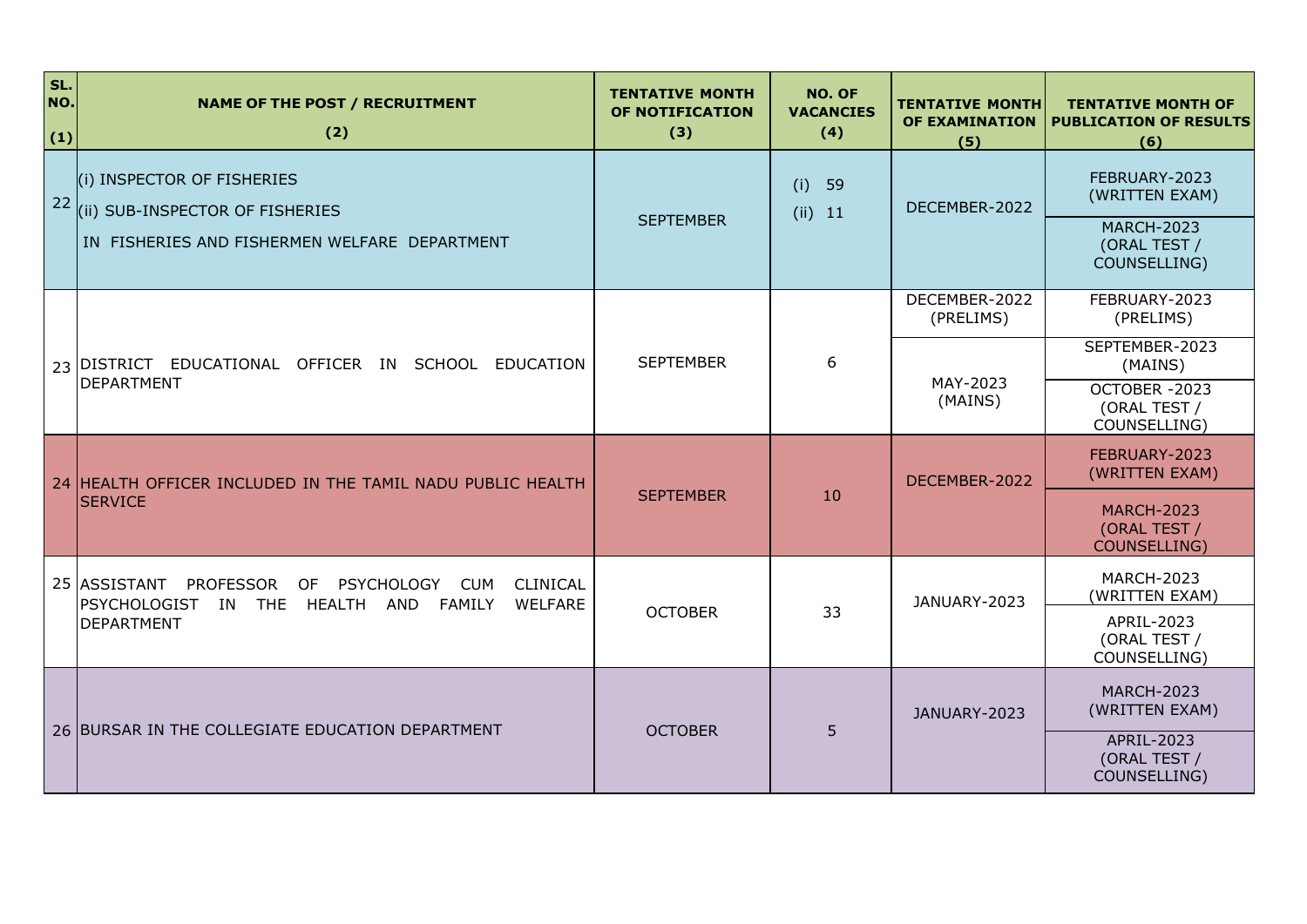| SL.<br>NO.<br>(1) | <b>NAME OF THE POST / RECRUITMENT</b><br>(2)                                                                                                              | <b>TENTATIVE MONTH</b><br>OF NOTIFICATION<br>(3) | NO. OF<br><b>VACANCIES</b><br>(4)                | <b>TENTATIVE MONTH</b><br><b>OF EXAMINATION</b><br>(5) | <b>TENTATIVE MONTH OF</b><br><b>PUBLICATION OF RESULTS</b><br>(6) |
|-------------------|-----------------------------------------------------------------------------------------------------------------------------------------------------------|--------------------------------------------------|--------------------------------------------------|--------------------------------------------------------|-------------------------------------------------------------------|
| 27                | JUNIOR REHABILITATION OFFICER<br>(i)<br>MULTIPURPOSE REHABILITATION AIDE<br>(i)<br>ORTHOTIC TECHNICIAN<br>l(iii)<br>(iv) AUDIOLOGIST CUM SPEECH THERAPIST | <b>NOVEMBER</b>                                  | $\overline{7}$<br>(i)<br>$(ii)$ 14<br>$(iii)$ 12 | FEBRUARY-2023                                          | APRIL-2023<br>(WRITTEN EXAM)                                      |
|                   | IN DIFFERENTLY ABLED WELFARE DEPARTMENT                                                                                                                   |                                                  | $(iv)$ 12                                        |                                                        | MAY-2023<br>(COUNSELLING)                                         |
|                   | 28 AGRICULTURAL OFFICER<br><b>TAMIL</b><br><b>NADU</b><br>(EXTENSION)<br>IN.                                                                              |                                                  |                                                  | FEBRUARY-2023                                          | APRIL-2023<br>(WRITTEN EXAM)                                      |
|                   | <b>AGRICULTURAL EXTENSION SERVICE</b>                                                                                                                     | <b>NOVEMBER</b>                                  | 28                                               |                                                        | MAY-2023<br>(ORAL TEST /<br>COUNSELLING)                          |
|                   |                                                                                                                                                           |                                                  |                                                  | FEBRUARY-2023<br>(PRELIMS)                             | APRIL-2023<br>(PRELIMS)                                           |
|                   | 29 ASSISTANT CONSERVATOR OF FORESTS IN TAMIL NADU FOREST<br><b>SERVICE</b>                                                                                | <b>NOVEMBER</b>                                  | 9                                                | JULY-2023<br>(MAINS)                                   | NOVEMBER-2023<br>(MAINS)                                          |
|                   |                                                                                                                                                           |                                                  |                                                  |                                                        | DECEMBER-2023<br>(ORAL TEST /<br>COUNSELLING)                     |
|                   | 30 ASSISTANT SYSTEM ENGINEER & ASSISTANT SYSTEM ANALYST                                                                                                   | <b>DECEMBER</b>                                  | 53                                               | <b>MARCH-2023</b>                                      | JULY-2023<br>(WRITTEN EXAM)                                       |
|                   | IN TAMIL NADU INFORMATION TECHNOLOGY SERVICE                                                                                                              |                                                  |                                                  |                                                        | <b>AUGUST-2023</b><br>(COUNSELLING)                               |
|                   |                                                                                                                                                           |                                                  |                                                  |                                                        | MAY-2023<br>(WRITTEN EXAM)                                        |
|                   | 31 COMBINED LIBRARY SERVICES                                                                                                                              | <b>DECEMBER</b>                                  | 63                                               | <b>MARCH-2023</b>                                      | JUNE-2023<br>(ORAL TEST /<br>COUNSELLING)                         |